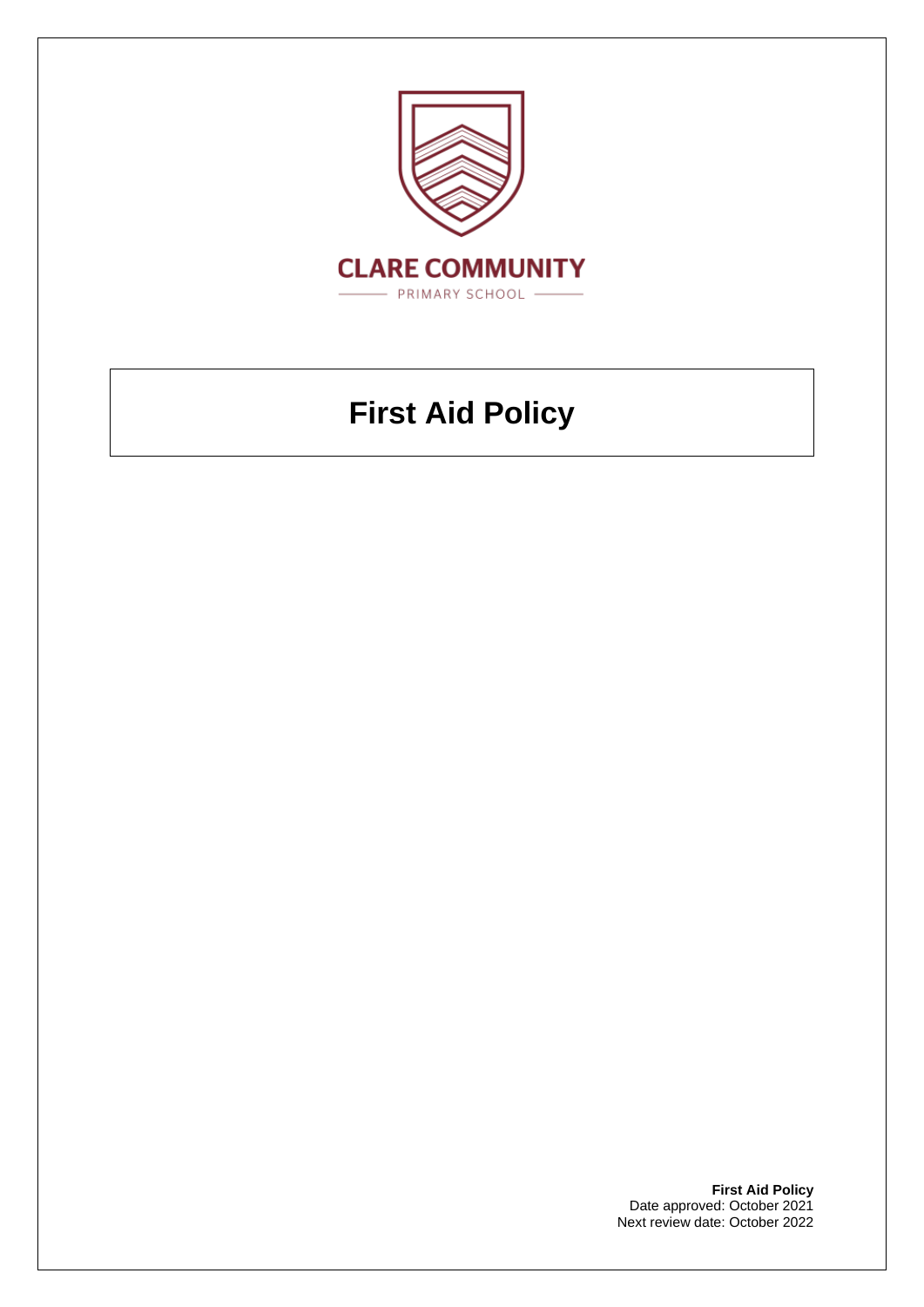## **Rationale**

Children and adults in our care need good quality first aid provision. Clear and agreed systems should ensure that all children are given the same care and understanding in our school.

## **Purpose**

This policy:

- Gives clear structures and guidelines to all staff regarding all areas of first aid;
- Clearly defines the responsibilities of the staff;
- Enables staff to see where their responsibilities end;
- Ensures good first aid cover is available in the school and on visits.

#### **Guidelines**

New staff to the school are made aware of this policy when they are appointed. This policy is regularly reviewed and updated. This policy has safety as its priority for the children and adults receiving first aid, and safety for the adults who administer first aid.

The administration and organisation of first aid provision is taken very seriously at Clare Community Primary School. There are annual procedures whereby checks are made on the safety of systems that are in place in this policy. The school takes part in the Health and Safety checks run by the Trust Site Manager.

## **Materials, equipment and facilities**

The school will provide materials, equipment and facilities as set out in DfE 'Guidance on 'First Aid for schools'.

The Appointed Person/people for checking First Aid Supplies are the office staff. They will regularly check that materials and equipment are available and order new materials when supplies are running low.

The Senior Leadership Team are responsible for the arrangement of adequate First Aid training for staff.

There are trip first aid bum-bags available for all off-site activities. It is the responsibility of the adults of that class to notify the appointed person if stocks in the trip bags are running low. Responsibility to regularly check First Aid Boxes lies with all first aiders. If First Aid boxes need replenishing the Appointed Person should be immediately notified and extra supplies should be requested.

# **First Aid kits**

Midday Assistants are issued with a small first aid bag and carry this with them at lunchtime. First aid kits are stored the office. An emergency first aid kit is available for use during out of school visits.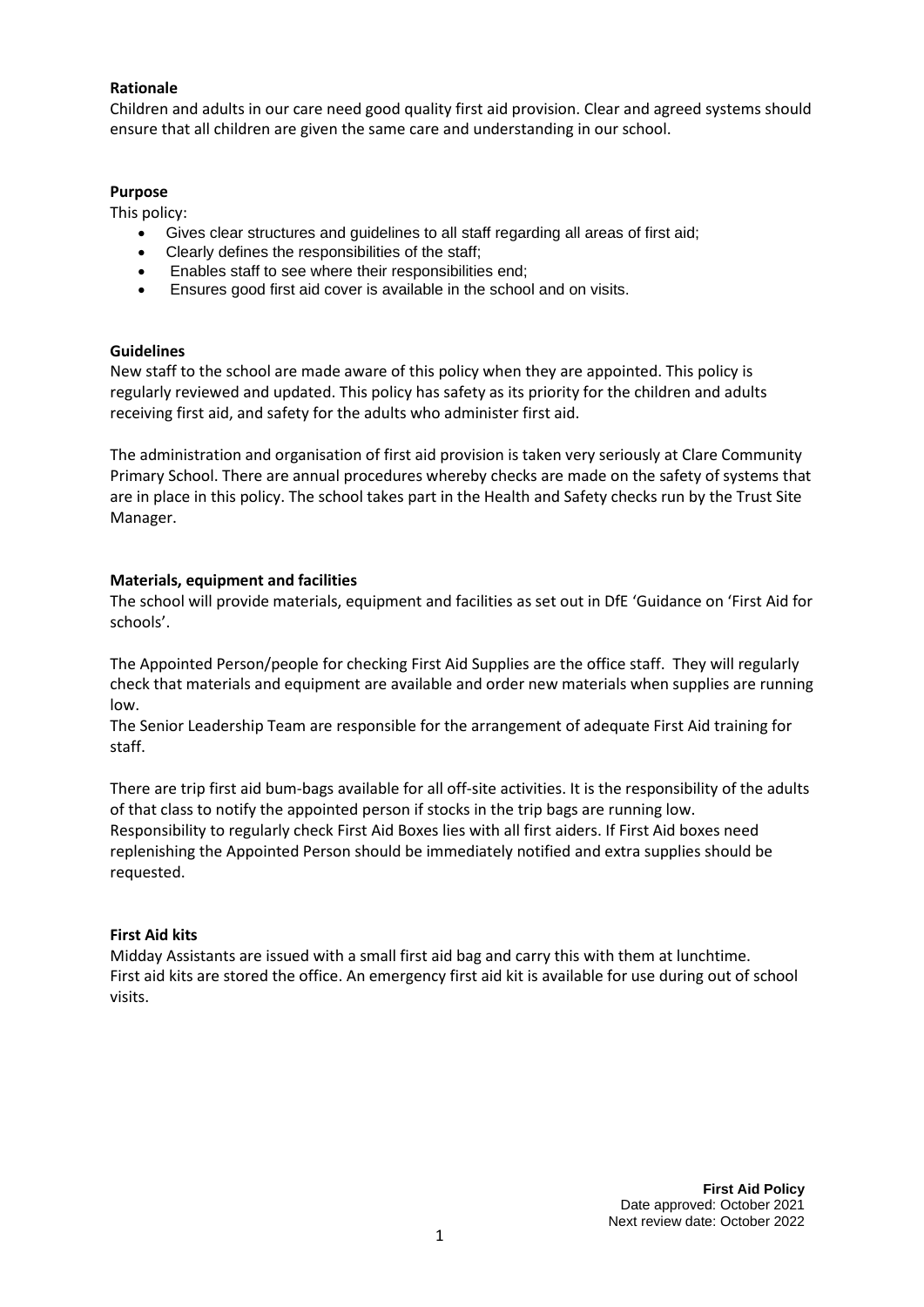#### **Cuts**

Any adult can treat cuts, however a fully trained first-aider must attend the patient to give advice. Minor cuts should be recorded in the first aid file and parents informed at the end of the day. Severe cuts should be recorded in the accident file and parents informed by phone call.

All open cuts should be covered after they have been treated with a medi wipe. Children should always be asked if they can wear plasters BEFORE one is applied. Children who are allergic to plasters will be given an alternative dressing.

Minor cuts should be recorded in the accident file.

ANYONE TREATING AN OPEN CUT WHICH IS BLEEDING PROFUSELY SHOULD WEAR GLOVES. All blood waste should be placed in a bag and disposed of in the yellow bin.

## **Bumped heads**

Any bump to the head, no matter how minor, should be treated as potentially serious. All bumped heads should be treated with an ice pack and the child should be given an advisory "Bumped Head" letter to take home. The child's teacher should be informed and keep a close eye on the progress of the child. ALL bumped head incidents should be recorded.

Parents should be called if the child has a serious cut on the head, a large bump (egg) or there are obvious signs of concussion.

## **Allergic reaction**

All staff are trained in recognising the signs of serious allergic reactions and in the administration of Epi-Pens. In case of a less serious allergic reaction, a first aider should examine the child and follow care plan instructions. Please also see the section on 'Arrangements for Medicine at school'.

# **Accident file**

The first aid files are located in the school office and should be completed for every incident where first aid is administered. Old accident files (previously books) are stored in the school office.

The contents of these files are collected at the end of the academic year by the appointed person, and kept together for a period of 3 years as required by law. The school follows the HSE guidance on reportable accidents/ incidents for children and visitors.

For major accidents, an HS1 and RIDDOR form must be completed as soon as possible after the accident. These are available from the school office.

#### **Employees/ staff**

The school has a responsibility to provide first aid to all staff. In case of an accident/incident, staff should seek First Aid from any of the qualified First Aiders. All First Aid treatment to staff should be recorded on an accident form that can be obtained from the office and reported to the appointed person. If an accident/incident results in the individual being taken to hospital, where they receive treatment and are absent from work for 3 days or more, the appointed person needs to be notified. The appointed person and the Headteacher will review the accident/ incident and will decide if it needs to be reported to the HSE.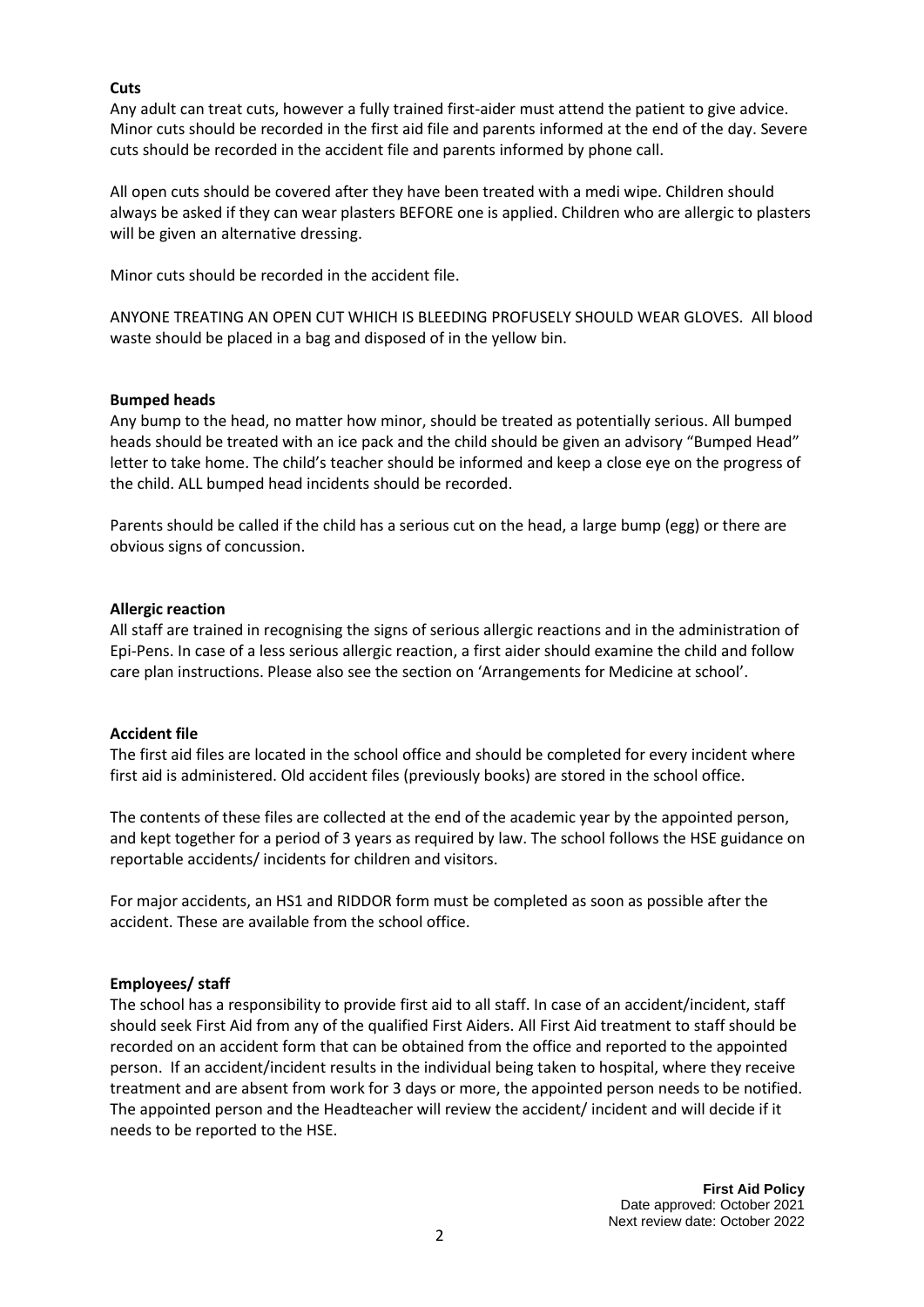## **Notifying Parents**

The school uses 2 different forms for parent notification. These are:

- Head injury form
- First aid received form

The forms can be found in the First Aid files. Copies can also be obtained from the school office or from the appointed person/people.

## **Calling the emergency services**

In case of a major accident, it is the decision of the fully trained first aider if the emergency services are to be called. Staff are expected to support and assist the trained first aider in their decision.

The Headteacher or Deputy Headteacher should be informed if such a decision has been made even if the accident happened on a school trip or on school journey.

If the casualty is a child, their parents/ guardians should be contacted immediately and given all the information required. If the casualty is an adult, their next of kin should be called immediately. All contact numbers for children and staff are available from the school office.

# *Dial 999, ask for ambulance and be ready with the following information:*

- 1. Your telephone number: (NUMBER)
- 2. Give your location as follows: (ADDRESS)
- 3. State that the postcode is: (POSTCODE)
- 4. Give exact location in the setting:
- 5. Give your name:
- 6. Give name of child and a brief description of child's symptoms:

7. Inform Ambulance Control of the best entrance and state that the crew will be met and taken to the injured party.

It is important to: Speak clearly and slowly and be ready to repeat information if asked. **Arrangement for Medicine in schools Administering medicine in school** 

At the beginning of each academic year, any medical conditions are shared with staff and a list of these children and their conditions is kept in the Teachers' files/ First Aid-Medicine Record files and on file in the office.

Children with Medical conditions have to have a care plan provided by the school, signed by parents/ guardians. These need to be checked and reviewed regularly. Medications kept in the school for children with medical needs, are stored in a cabinet in the front office, clearly marked with the green cross. Each child's medication is in a clearly labelled container with their care plan and a photo of the child on the container. For further information on pupils with medical conditions in school please see the 'Supporting Children with Medical conditions policy'.

All medicines in school are administered following the agreement of a care plan.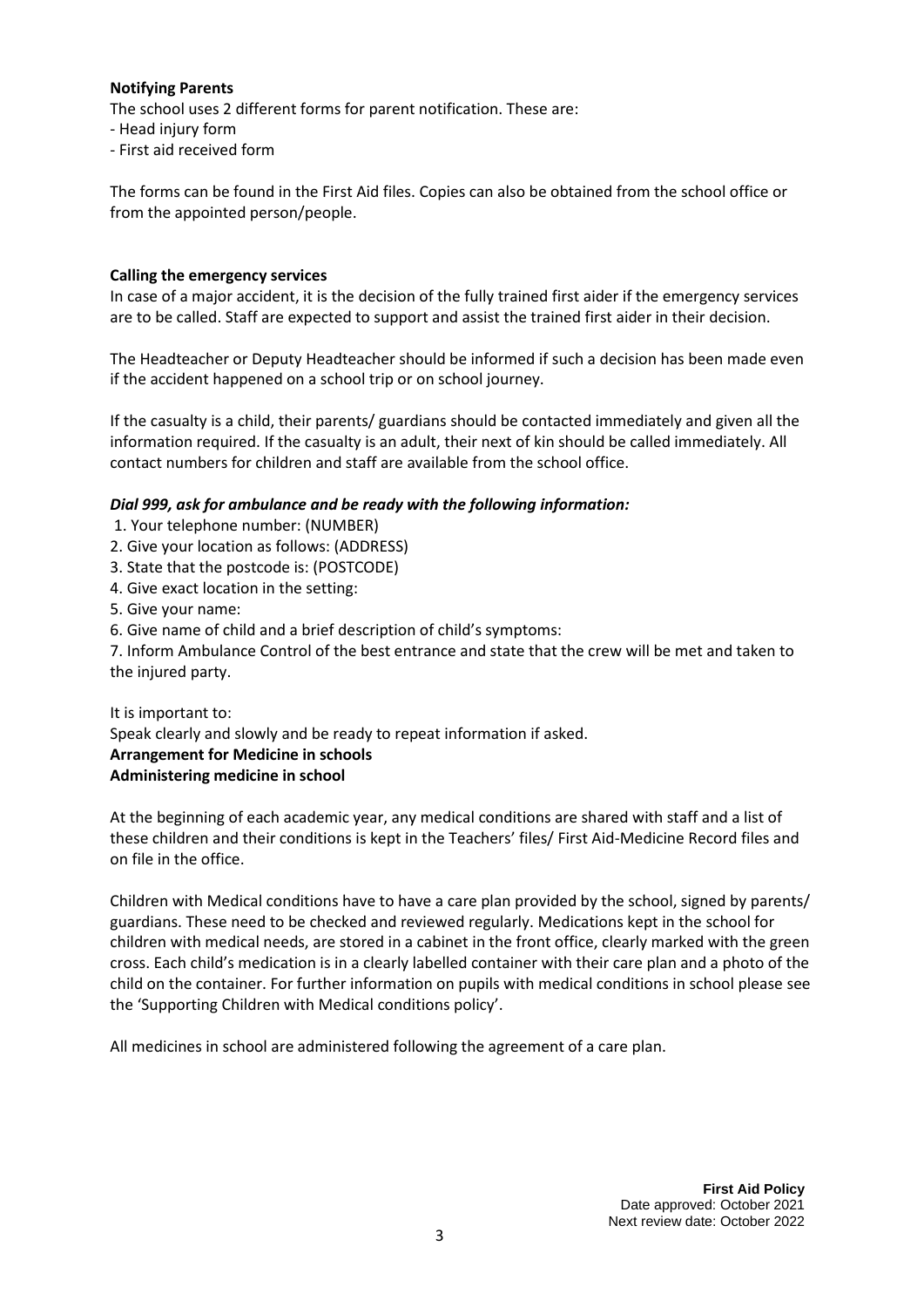## **Asthma**

Children with Asthma do not require a care plan. In order for children's Asthma pumps to be kept in school an 'Asthma UK Action Plan' form must be filled out. It is the parent's/carer's responsibility to provide the school with up-to date Asthma Pumps for their children. Adults in the classroom are to check the expiry date on the pumps regularly (at the end of each half-term) and inform parents should the pumps expire or run out. Asthma pumps should be kept in a container in the child's classroom, easily accessible and clearly labelled with the child's name and photo. Asthma sufferers should not share inhalers. Children are provided with clear plastic container to carry their Asthma pumps in when not in the class-room.

Only reliever Asthma Pumps should be kept in schools.

#### **Short term prescriptions**

Medications such as the short term use of antibiotics or painkillers can be administered only if the parent /guardian fills out the 'Parental consent form for administering medicine' form on the day the request is made. The form can be obtained from the school office. Parents need to give the completed form to the school office together with the medication. A completed copy of the 'Parental consent form for administering medicine' form must be kept in the First Aid and Medicine file.

However, staff should encourage parents to administer medicine at home. Medication may be administered in school if it is required to be taken four (4) times a day. Only medication prescribed by a GP, Hospital or Pharmacy and clearly ladled with the child's name, address and required dosage can be administered in school. Non-prescription medication or creams and lotions should not be administered in school.

If a child refuses to take a medicine, staff should not force them to do so. Instead they should note this in records and inform parents/ carers or follow agreed procedures or the Care Plan.

#### **Record keeping - Medicine**

Staff should record any instances when medicine is administered. This includes if children use their asthma pumps. The records need to include, date and time of medicine administered, its name and the dose given, signed by the person responsible for administering the medicine. Older children may take their own medicine under the supervision of an adult; this needs to be recorded and the adult still needs to sign the record sheet. Record sheets are in the First Aid and Medicine folder.

#### **Headlice**

Staff do not touch children and examine them for headlice. If we suspect a child or children have headlice we will inform parents/carers. A standard letter should be sent home to all the children in that class where the suspected headlice incidence is.

#### **Chicken pox and other diseases, rashes**

If a child is suspected of having chicken pox, measles etc, we will look at the child's arms or legs. The chest and back will only be looked at if we are further concerned. We should call a First Aider and two adults should be present. The child should always be asked if it is ok to look.

For the inspection of other rashes, the same procedure should be followed. If we suspect the rash to be contagious (such as scabies, impetigo, conjunctivitis, etc.) we need to inform parents and request that children are treated before being returned to school. In most cases, once treatment has begun,